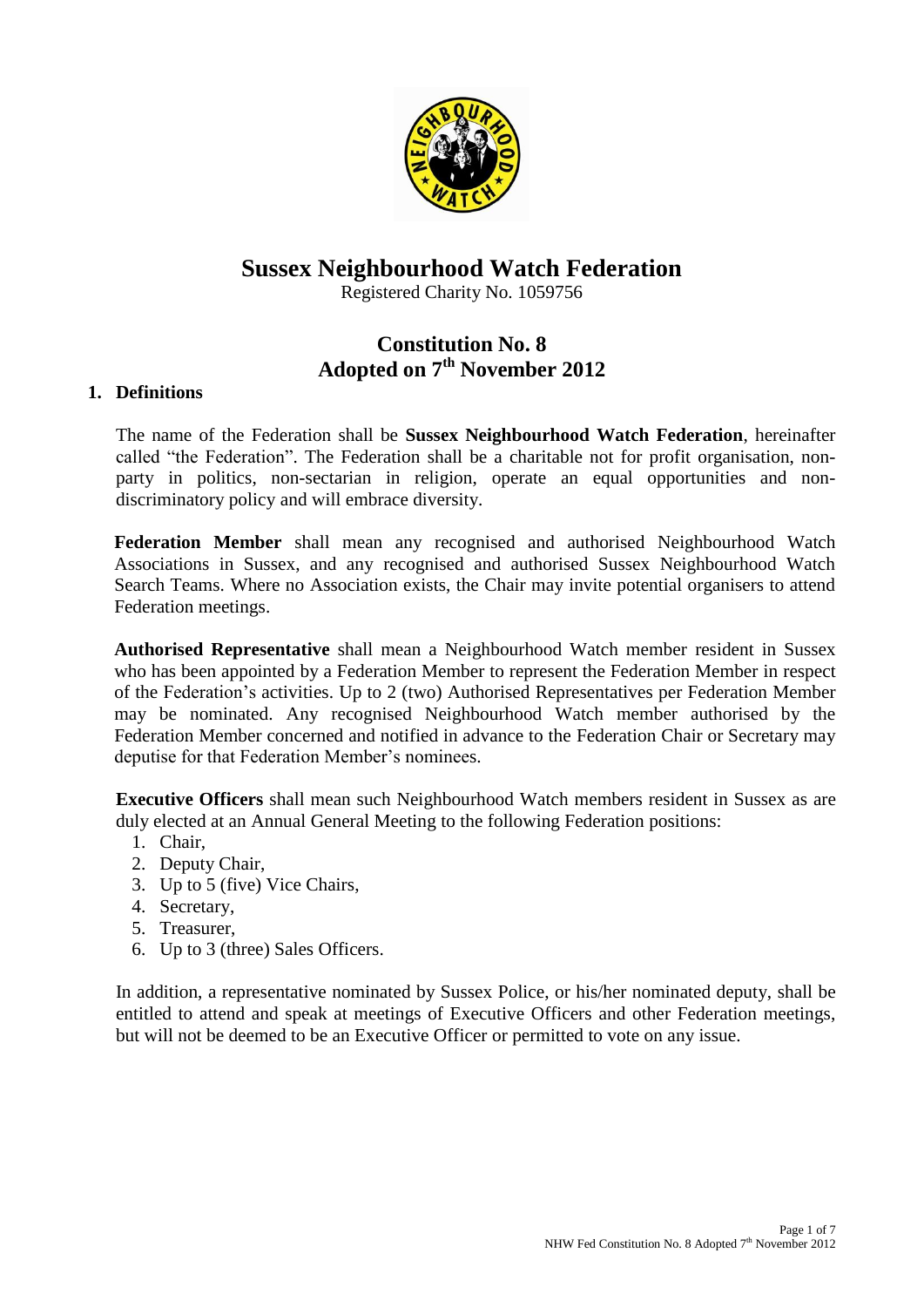# **2. Objectives**

- 2.1. To assist in the creation of Neighbourhood Watch Associations across Sussex, and
- 2.2. to support Neighbourhood Watch Associations across Sussex,

and thereby to promote good citizenship and greater public awareness through Neighbourhood Watch groups, increase public participation in the prevention and detection of crime, reduce the fear of crime, improve police/community liaison and increase community safety, primarily in Sussex, in partnership with recognised Authorities and other relevant organisations.

#### **3. Aims and Powers**

The Federation shall do all lawful and prudent things necessary for the attainment of the said Objectives. The Federation, Executive Officers and all members shall comply with all laws and statutory requirements. They shall also follow best effective practice principles and Charity Commission guidance unless there are substantial and justifiable good reasons not to comply.

In furtherance of the said Objectives the Federation may:

- 3.1. Promote and assist in the development of Neighbourhood Watch Associations in Sussex, and the promotion and development of Neighbourhood Watch generally.
- 3.2. Carry out research and surveys, provide and communicate information, services and advice to and on behalf of all Federation Members, exchange information and share and promote best effective practice and acceptable behaviour and performance standards amongst all Neighbourhood Watch entities, and where relevant with other organisations. Provide relevant, accurate and timely information to the public and media in appropriate circumstances.
- 3.3. Act as a forum, co-ordinate resources and provide services for Federation Members as appropriate, including the provision of small grants to Federation Members when considered appropriate by the Executive Officers, arranging, providing for or assisting in the holding of meetings, seminars, training courses, exhibitions and the like.
- 3.4. Act as a consultative and advisory body to Authorities on matters affecting Neighbourhood Watch in Sussex. Represent the views and needs of Federation Members and exchange information where appropriate to/with Authorities and other Neighbourhood Watch entities.
- 3.5. Arrange suitable Public and Products Liability insurance cover to protect the interests of the Federation, and use its best endeavours to make available similar insurance to protect the interests of Federation Members and their members in relation to Neighbourhood Watch activities. The Federation may also arrange such other insurances as the Executive Officers may reasonably consider necessary to protect the interests of the Federation and its Executive Officers.
- 3.6. Raise funds, invite and receive donations from any persons or bodies by way of subscription or otherwise, accept gifts and borrow or raise money in such a prudent, reasonable and legal manner as the Executive Officers shall think fit. The raising of funds may include the wholesale and retail of Neighbourhood Watch street signs and other small items relevant to Neighbourhood Watch.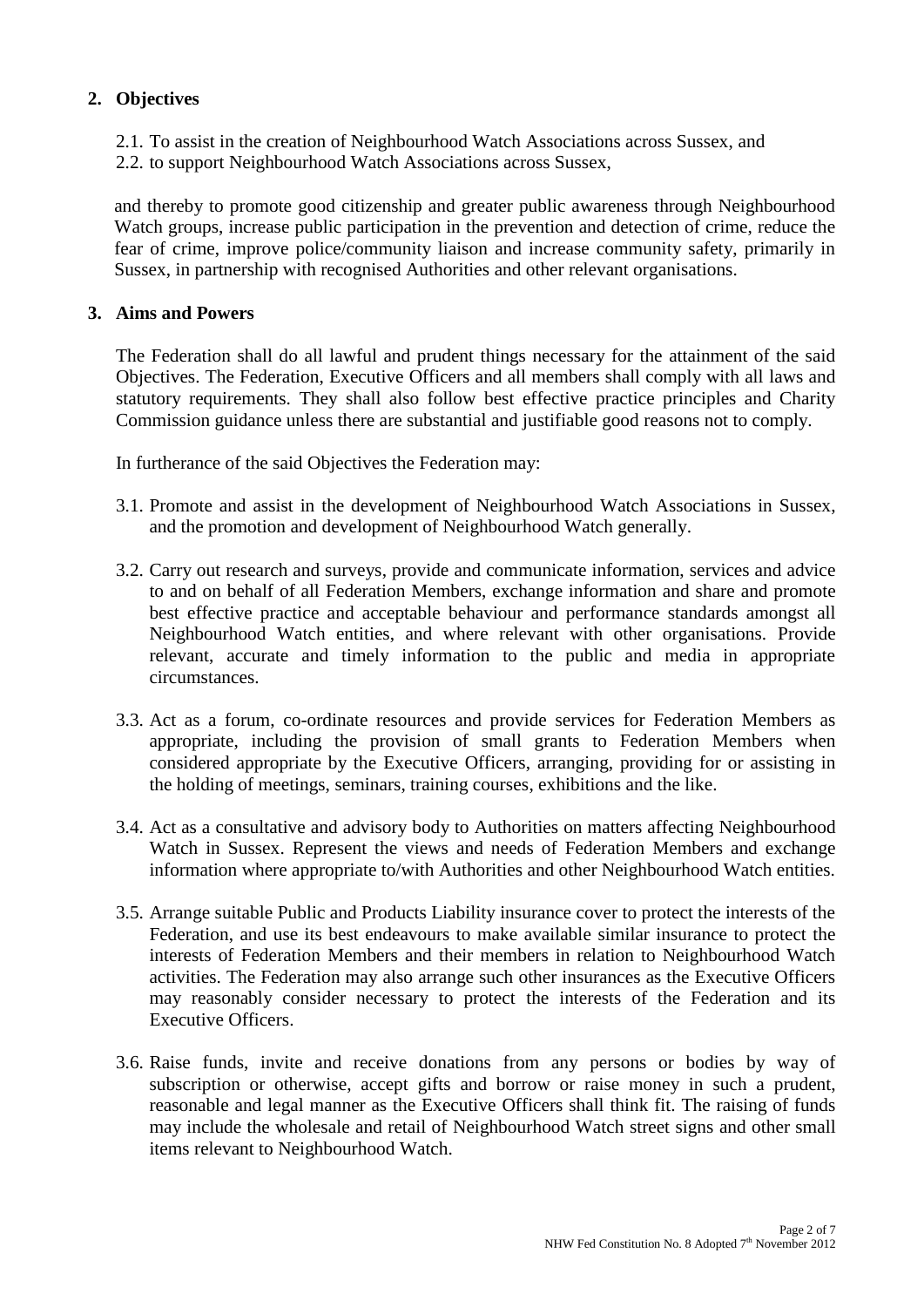3.7. Invest the monies of the Federation not immediately required for its purposes in such prudent, reasonable and legal investments as may be deemed fit, subject to such conditions as may be imposed or required by its charitable status.

### **4. Executive Officers**

- 4.1. The Executive Officers shall be responsible for the general control and management of the Federation. Executive Officers shall also be Trustees of the Charity and shall agree to their details being registered with the Charity Commission.
- 4.2. All nominees for the role of any Executive Officer shall undergo a satisfactory Police records check before being allowed to take up their post, and shall from time to time undergo such reasonable additional satisfactory checks as may be required by the Police. Any person who is considered by the Charity Commission to be ineligible to hold a position as trustee shall be barred from all Executive Officer roles.
- 4.3. The Executive Officers shall have power to co-opt up to 4 (four) additional Neighbourhood Watch members resident in Sussex, to fill vacant positions or assist the Executive Officers should the need arise, in order to maintain the integrity and effectiveness of the Federation, subject to Clause 4.2 above.
- 4.4. The Executive Officers shall elect a representative and a deputy to the Neighbourhood Watch South East Regional Forum (SERF), who shall be Neighbourhood Watch members resident in Sussex. Selection will be by a simple majority vote. Representatives and deputies will serve for a period of up to 15 months but shall be eligible for re-election.
- 4.5. The Executive Officers may appoint such special or standing Committees as may be deemed necessary, and shall determine their terms of reference, powers, duration and composition. All acts and proceedings of such special or standing Committees shall be reported back to the Executive Officers fully and promptly.
- 4.6. Executive Officers shall be entitled to an indemnity out of the assets of the Federation for all reasonable expenses and other liabilities properly and necessarily incurred by them in the management of the affairs of the Federation, but this indemnity shall not extend to liabilities arising from any illegal act, wrongdoing or wrongful omission on the part of the member sought to be made liable.
- 4.7. All Executive Officers and co-opted members shall retire at each Annual General Meeting, but shall be eligible for re-election.
- 4.8. Executive Officers and Authorised Representatives shall meet not less than 4 (four) times a year.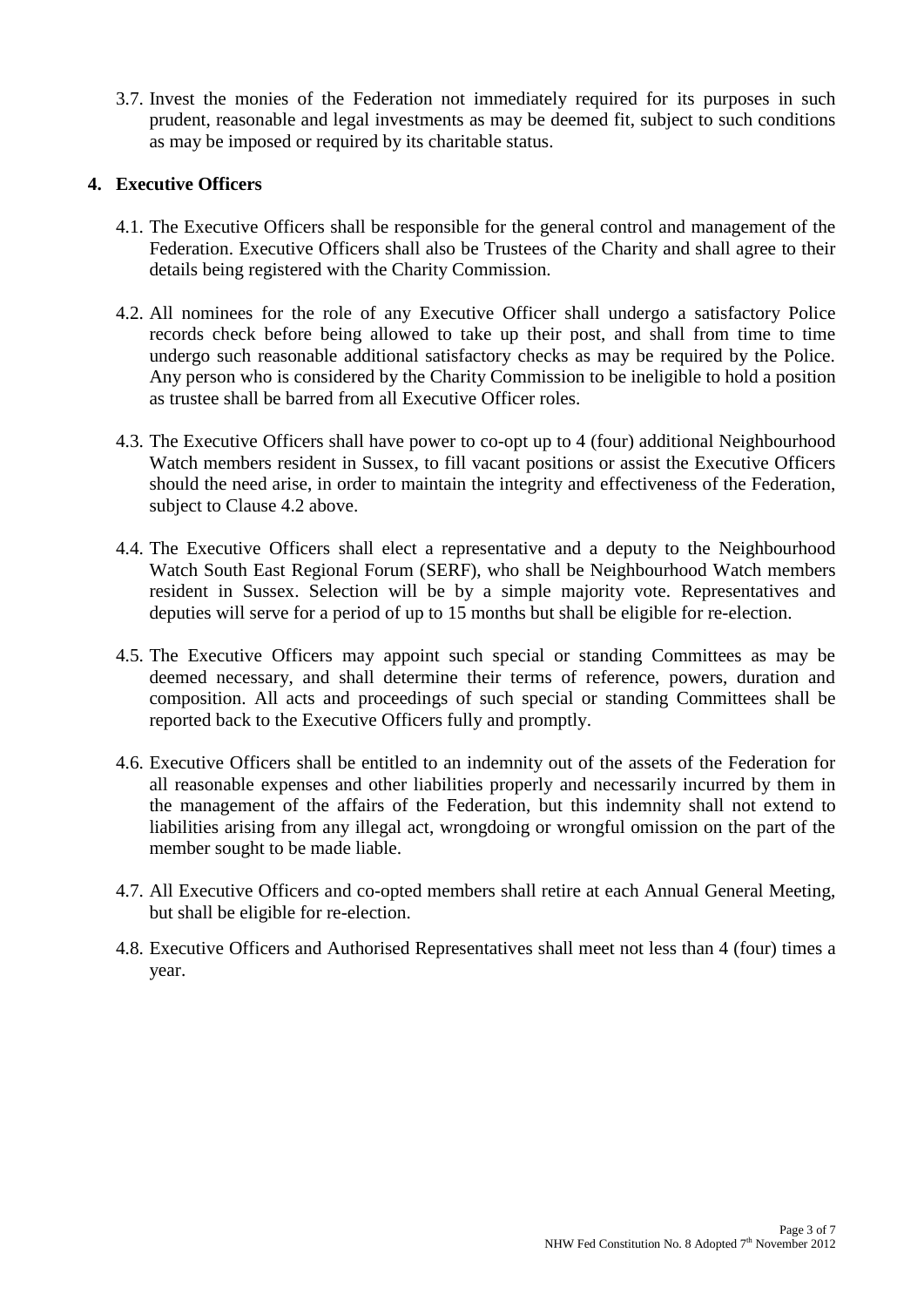# **5. General Meetings**

- 5.1. The Annual General Meeting of the Federation shall be held in October or as soon as practicable within 4 (four) weeks thereafter. At least 28 (twenty-eight) clear days notice in writing shall be given by the Secretary to each Executive Officer and Authorised Representative. Failure to receive such notice will not invalidate the proceedings. Notice given electronically shall be deemed to be notice in writing.
- 5.2. The Executive Officers may at their discretion declare the Annual General Meeting or any Extraordinary General Meeting to be open to all Neighbourhood Watch members resident in Sussex, or classes of members resident in Sussex. At the discretion of the Chair of the Meeting such invitees may be permitted to vote in person at such Meeting.
- 5.3. At the Annual General Meeting the business to be discussed shall include:
	- 5.3.1. Minutes of the previous Annual General Meeting
	- 5.3.2. Chair's Report
	- 5.3.3. Treasurer's Report including presentation of the Audited Accounts
	- 5.3.4. Election of the Executive Officers
	- 5.3.5. Appointment of Auditor or Independent Examiner to review the Accounts
	- 5.3.6. Any other business.
- 5.4. Whenever necessary, consideration of and voting on proposals to alter this Constitution shall be in accordance with Clause 10 hereof.
- 5.5. At the Annual General Meeting, Authorised Representatives shall elect the Executive Officers, and appoint the Auditor and Independent Examiner as appropriate. Efforts shall be made to ensure that at least one Vice Chair resident in each Police Division in Sussex be elected.
- 5.6. Nominations for the Executive Officers, duly proposed and seconded, shall be delivered to the Secretary at least 7 (seven) days before the Annual General Meeting, with the consent of each nominee. Retiring Executive Officers standing for re-election shall not be required to deliver such notice. In the event of no nominations being received for a post prior to the Meeting, at the discretion of the Chair nominations may be accepted from the floor.
- 5.7. Nominations for the role of Auditor and/or Independent Examiner shall exclude Executive Officers, and bar the elected Auditor or Independent Examiner from serving as an Executive Officer for a period of 12 (twelve) months after the end of their term of office as Auditor or Independent Examiner.
- 5.8. An Extraordinary General Meeting may be convened at the discretion of the Executive Officers, or by a written request made to the Secretary by at least 10 (ten) Authorised Representatives stating the specific reasons. The Secretary shall within a reasonable time convene a meeting subject to 21 (twenty-one) clear days notice given to each Executive Officer and Authorised Representative. Every such person shall be entitled to attend and vote at the Extraordinary General Meeting.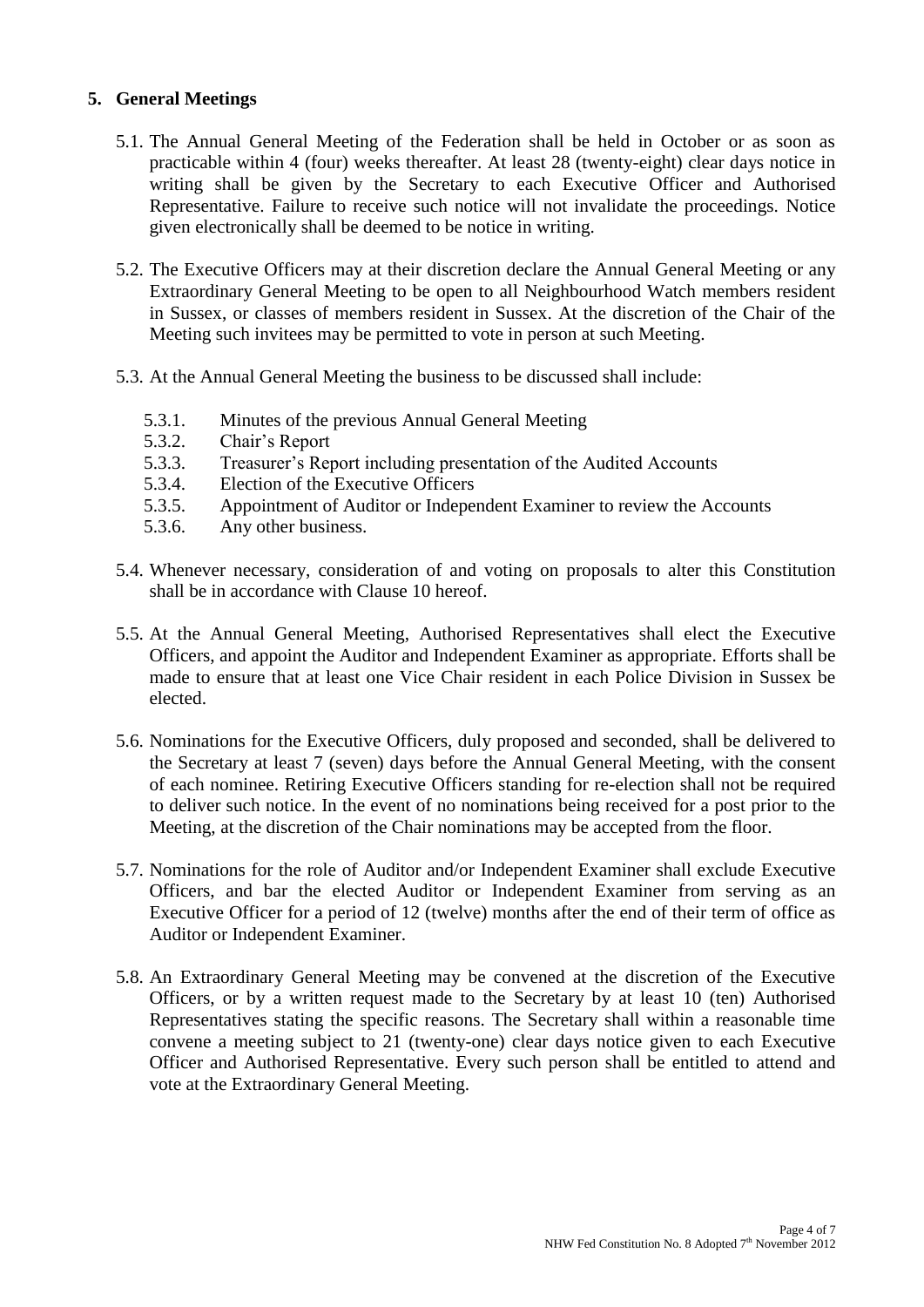### **6. Conduct of Meetings**

- 6.1. At Executive meetings 3 (three) Executive Officers shall constitute a quorum. At all other meetings 6 (six) Executive Officers or Authorised Representatives shall constitute a quorum.
- 6.2. Resolutions shall be proposed and seconded, and ordinarily be passed by a majority of votes on a show of hands. However, a secret ballot may be held upon request of any Executive Officer or Authorised Representative present. This shall be adjudicated by an independent ex officio person, and the outcome recorded in the Minutes of that meeting. Voting by proxy is not permitted.
- 6.3. The Chair of a meeting, when entitled to a vote, shall in the event of a tie also have a second or casting vote at that meeting.
- 6.4. Minutes shall be kept by the Executive Officers and all sub-Committees, and the appropriate Secretary shall enter therein a record of all proceedings and resolutions. An exofficio Minute Secretary may be appointed for the purpose of this Clause.

#### **7. Finance**

- 7.1. The Financial Year shall end on 31st August.
- 7.2. All monies raised by or on behalf of the Federation shall be applied to further the purposes of the Federation and not otherwise. Nothing herein contained shall prevent the reimbursement in good faith of reasonable out-of-pocket expenses necessarily and properly incurred in furtherance of the Objectives.
- 7.3. The Treasurer shall keep proper and accurate Accounts of the finances of the Federation. The Treasurer will report to each meeting of the Executive Officers, at each Annual General Meeting, and whenever requested by the Chair, Deputy Chair or a Vice Chair, a true and fair view of the financial situation of the Federation. The Accounts will be audited, certified or examined annually by the appointed Auditor or Independent Examiner, and such audited Accounts presented at the Annual General Meeting. The Treasurer will produce for inspection at any reasonable time the bank books, cash books and other financial documentation and information concerning the Federation.
- 7.4. A Bank Account shall be maintained in the name of the Federation with such bank as the Executive Officers shall from time to time decide. The Executive Officers shall authorise in writing nominated Executive Officers, one always being the Treasurer, who shall from time to time determine to make payments or sign cheques on behalf of the Federation. All payment authorisations and cheques must be signed by two of the authorised signatories.

#### **8. Patrons**

One or more Patrons may be elected by Federation Members at an Annual General Meeting for such a period as the Federation Members think fit, whether or not the proposed Patron is a member of Neighbourhood Watch. Such Patrons shall be entitled to all privileges of membership but shall not entitle the Patron as such to vote at any Federation meeting.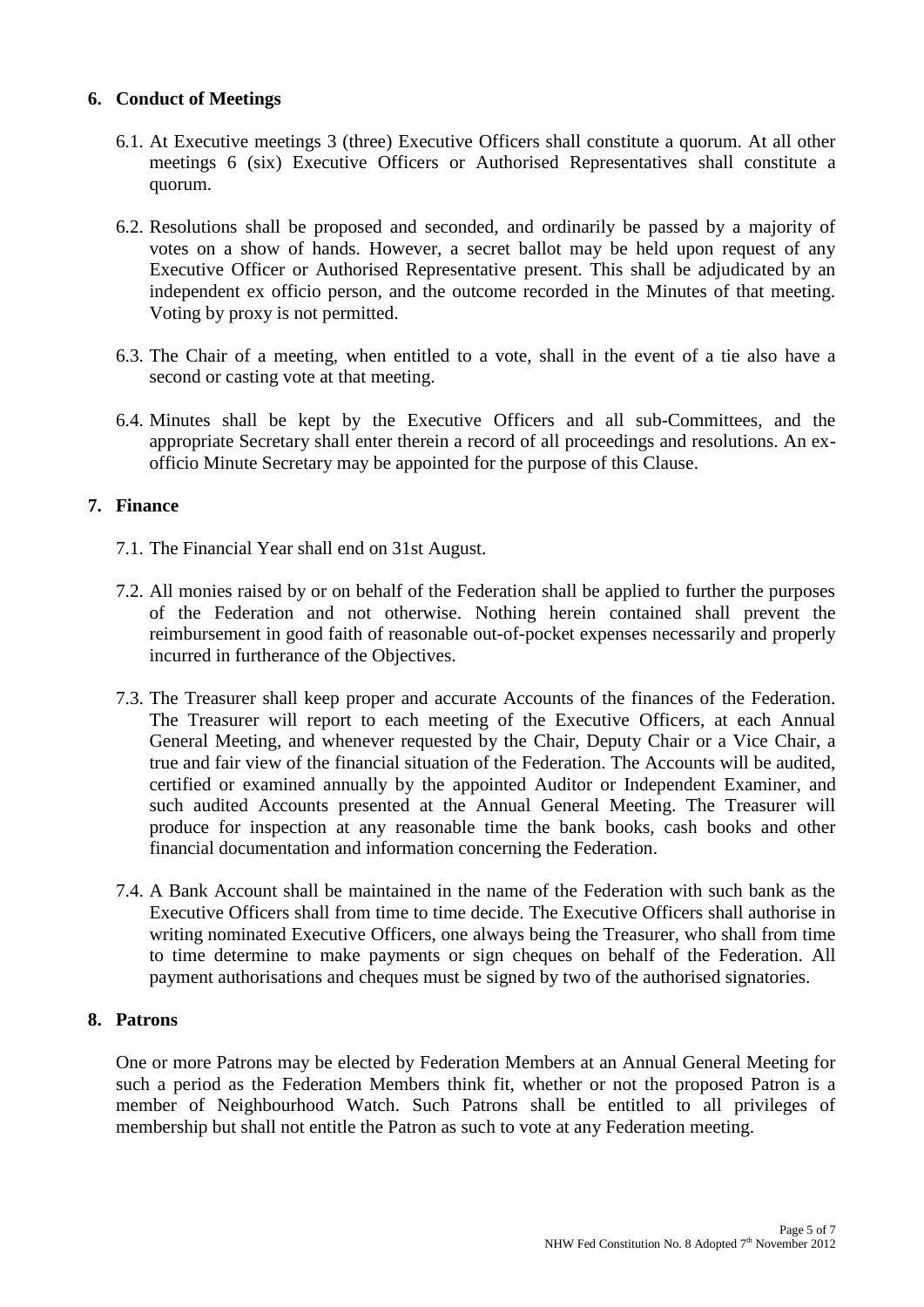### **9. Termination of Membership**

- 9.1. A Federation Member may resign by giving written notice to the Federation Secretary. An Authorised Representative may resign by giving written notice to their Federation Member, who shall inform the Federation Secretary accordingly.
- 9.2. The Executive Officers shall have the right, for good and sufficient reason, to decline, discipline, suspend or terminate the membership of any Federation Member, provided that the Authorised Representatives representing that Member are afforded the opportunity of being heard by the Executive Officers before a final decision is made.
- 9.3. The Executive Officers shall have the right, in partnership with the Federation Members for the area concerned, to decline, discipline, suspend or terminate the membership of any Neighbourhood Watch member in Sussex, including a member of any Committee or sub-Committee, who displays unacceptable behaviour or performance standards, commits any illegal act, or conducts themselves in a manner which threatens or may threaten to bring into disrepute the good name or reputation of Neighbourhood Watch or its members, or causes or may cause Neighbourhood Watch co-ordinators or members to resign. Such a member shall be afforded the opportunity of being heard by the Executive Officers before a final decision is made.
- 9.4. The agreement by a simple majority of the Executive Officers shall be necessary to decline, discipline, suspend or terminate any membership.

#### **10. Alterations to the Constitution**

- 10.1. Any proposed alterations to this Constitution shall require the assent of not less than 75% (seventy-five percent) majority of votes of those present and voting at an Annual General Meeting. Notice of any such alteration must have been received by the Secretary in writing not less than 21 (twenty-one) clear days before the Meeting at which the alterations are to be proposed. At least 14 (fourteen) clear days notice in writing of such a Meeting, setting out the terms of the proposed alterations, must be sent by the Secretary to every Executive Officer and Authorised Representative. No alteration to Clause 2 (Objectives), this Clause 10 (Alterations to the Constitution) or Clause 11 (Dissolution) shall come into force until the approval of the Charity Commission or other authority having charitable jurisdiction shall be obtained, and no other alterations shall be made which would have the effect of causing the Federation to cease to be a charity at law.
- 10.2. In circumstances where minor changes to the Constitution are deemed necessary, such changes may be made following a simple majority vote of approval by the Executive Officers. These changes, including such items as change of name, change of Committee numbers and/or responsibilities, frequency of meetings, etc, that are considered necessary by circumstances prevailing at the time, may be made provided that such changes in no way alter Clauses 2, 10.1 or 11.